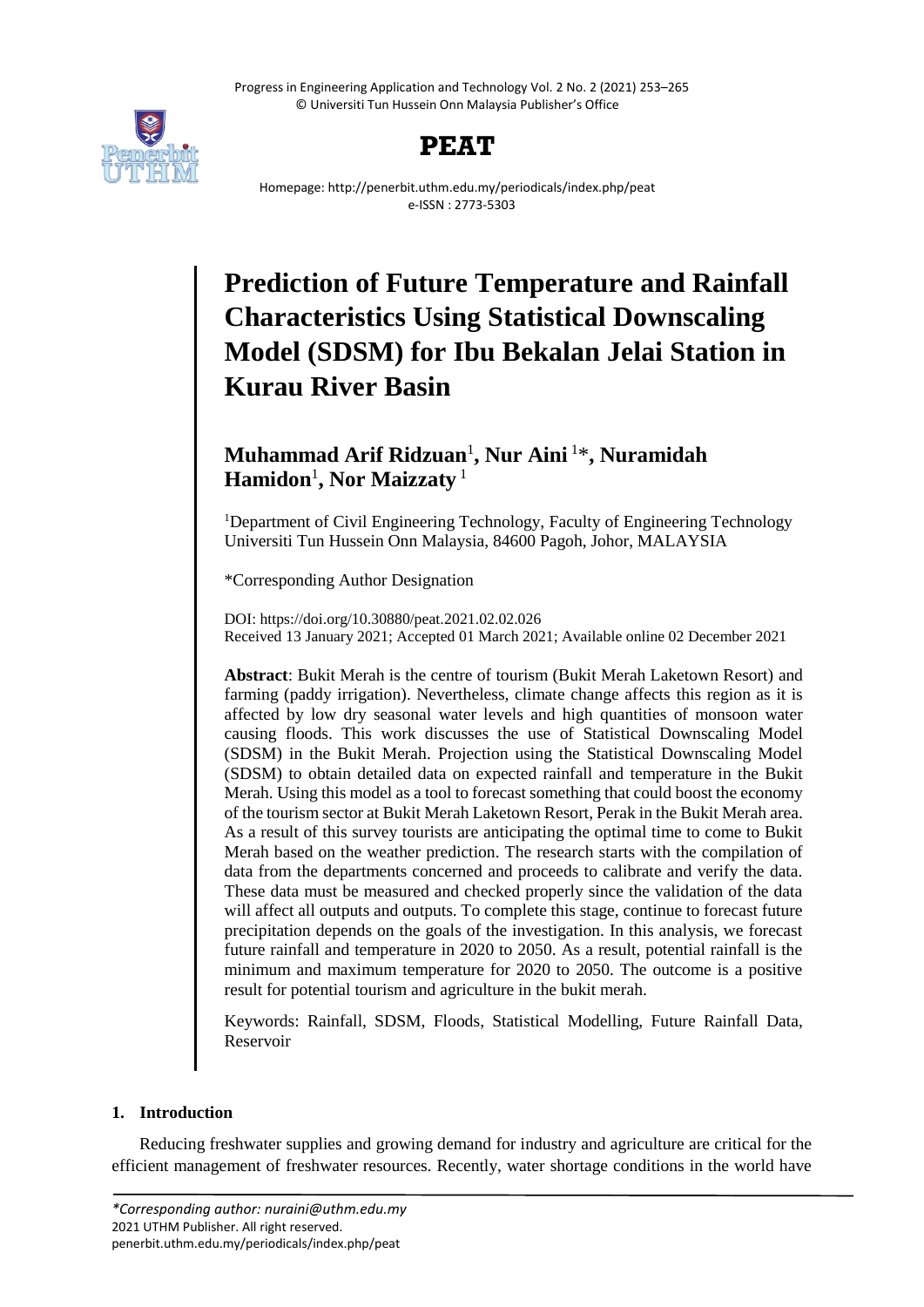changed from relative abundance to scarcity. Over the years, population growth and urbanization are continuously rising stresses and constraints on water sources, resulting in growing demand for water [1]. It includes some of the places where water sources are disrupted, as is the case in Selangor. As river flows dried up, water levels plunged to critical levels in seven state dams, including as low as 31 per cent of the capacity of the Sungai Selangor Dam, which supplies more than 60 per cent of state water. This incredibly low reserve level triggered water rationing, which affected more than 6.7 million people and lasted between March and May 2015. [2]. As a result of reduced access to commercial water, at least 30 state-owned firms have suffered losses of more than MYR 1 million, especially in the food and beverage, rubber, pharmaceutical, electrical and tourism industries. Apart from that, food production accounts for 85 per cent of water consumption worldwide and is expected to grow by 2050. [3].

The research site, Bukit Merah Reservoir, is located in the state of Perak and has been established as the primary water reservoir of the Kerian Irrigation Scheme, the Kerian District and the Larut Matang Region. The reservoir's primary objective is to provide double-cropping irrigation soil to nearly 24,000 hectares of paddy land beneath the Kerian River. The Kerian Irrigation Scheme has difficulties in sustaining irrigation water supply due to climate change, and the water needs for paddy irrigation require varying water supply due to spatial and temporal variations [4].

## 1.1 Objectives and scopes

The objectives of this study are to calibrate and validate temperature simulation for selected river basin using SDSM model. By using data from department of meteorology, calibrating and validating process can be conducted easily with the right procedure. In addition, this study also need to calibrate and validate rainfall simulation for selected river basin using SDSM model. Rainfall catchment rate data obtained from drainage and irrigation department will be used to calibrate and validate to get readydata before proceed to forecasting future rainfall and temperature. Last but not least this study are to predict the temperature and rainfall for selected river basin from year 2020 until 2050. This prediction will improve the preparation for future natural phenomenon of study area.

The predictive statistic downscaling model (SDSM) is the research tool used in this analysis. The statistical downscaling model uses Ipoh temperature data provided by The Malaysian Meteorological Department (MMD) and the Department of Irrigation and Drainage (DID) have created the Ibu Bekalan Jelai Station. The details would be downscale to predict temperature future and rainfall of Bukit Merah reservoir. Both details must be analyzed in time intervals and estimated. Past data obtained in the 2010– 2020 period. The place of the study that was chosen is Ibu Bekalan Jelai Station in Kurau River Basin, Ipoh, Perak. This research involves the use of Statistical Downscaling Model (SDSM Model) for predict the future rainfall and temperature data for the river. The data obtained will be observed to ensure that if any bad natural phenomenon happen for the future.

#### 1.2 Background of study area

The project is in Ibu Bekalan Jelai, Kurau River Basin in Perak as shown in Figure 1. The latitude and longitude of Ibu Bekalan Jelai are 5°00'45"N 100°43'55"E respectively and located 17.9 km from Taiping, Perak. There are one main rivers which near to Kurau river Basin, which is Jelai River. As shown in figure 2, the nearest village around that area is Kampung Hangus and Kampung Jelai which is most of the population is malay. The size of the basin consists of 322 km2 was originally designated by the Federal and State government as a site area to cater to the water supply in Perak especially for Kuala Kurau, Bukit Merah, Bagan Serai and Taiping district. Based on research, the Department of Irrigation and Drainage provide 5 station to obtained rainfall data in Kurau river Basin. The 24-hour average temperature is 32.0° C at maximum temperature and 24.0° C at minimum temperature. The key land use in the study area consists of the built-up area, village, highway, farm, grassland, woodland and aquaculture.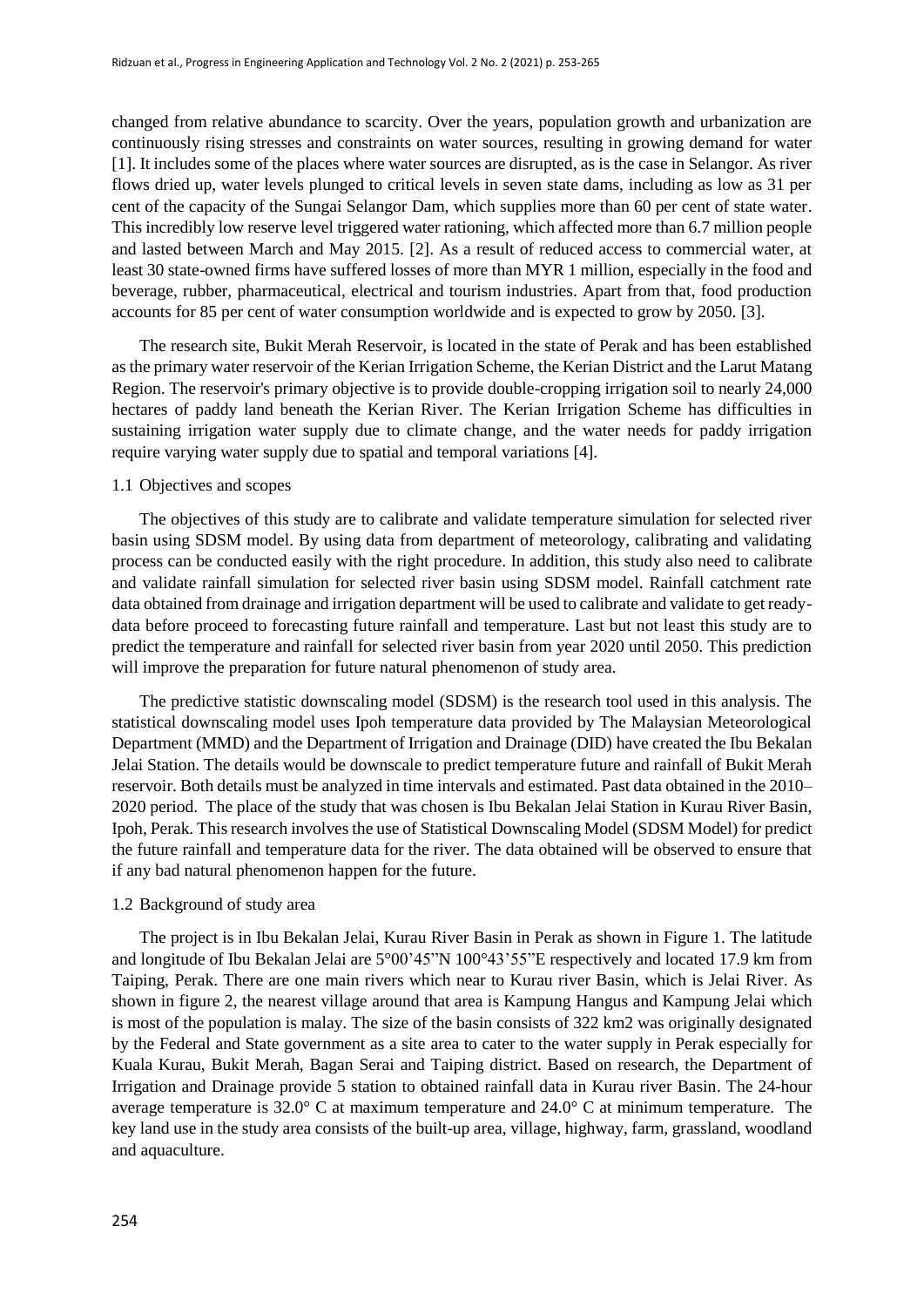

**Figure 1: Area of Kurau River Basin**



**Figure 2: Location of the study area**

# **2. Materials and Methods**

## 2.1 Software involve

In this Project area, the applications that we used is Statistical Downscaling Model (SDSM) for calibrating and validating data that get from Department of Irrigation and Drainage Ampang, and malaysian meteorological department for selected study area. SDSM is a user-friendly software program designed to apply mathematical downscaling methods to obtain high-resolution monthly climate details from coarse-resolution climate model (GCM) simulations. The program also uses the methods of the weather generator to generate several realizations (sets) of synthetic regular weather sequences. These criteria are met with all types of area for which there is an interest in the study of the weather forecasting and future data prediction. SDSM can be used although impact analyses include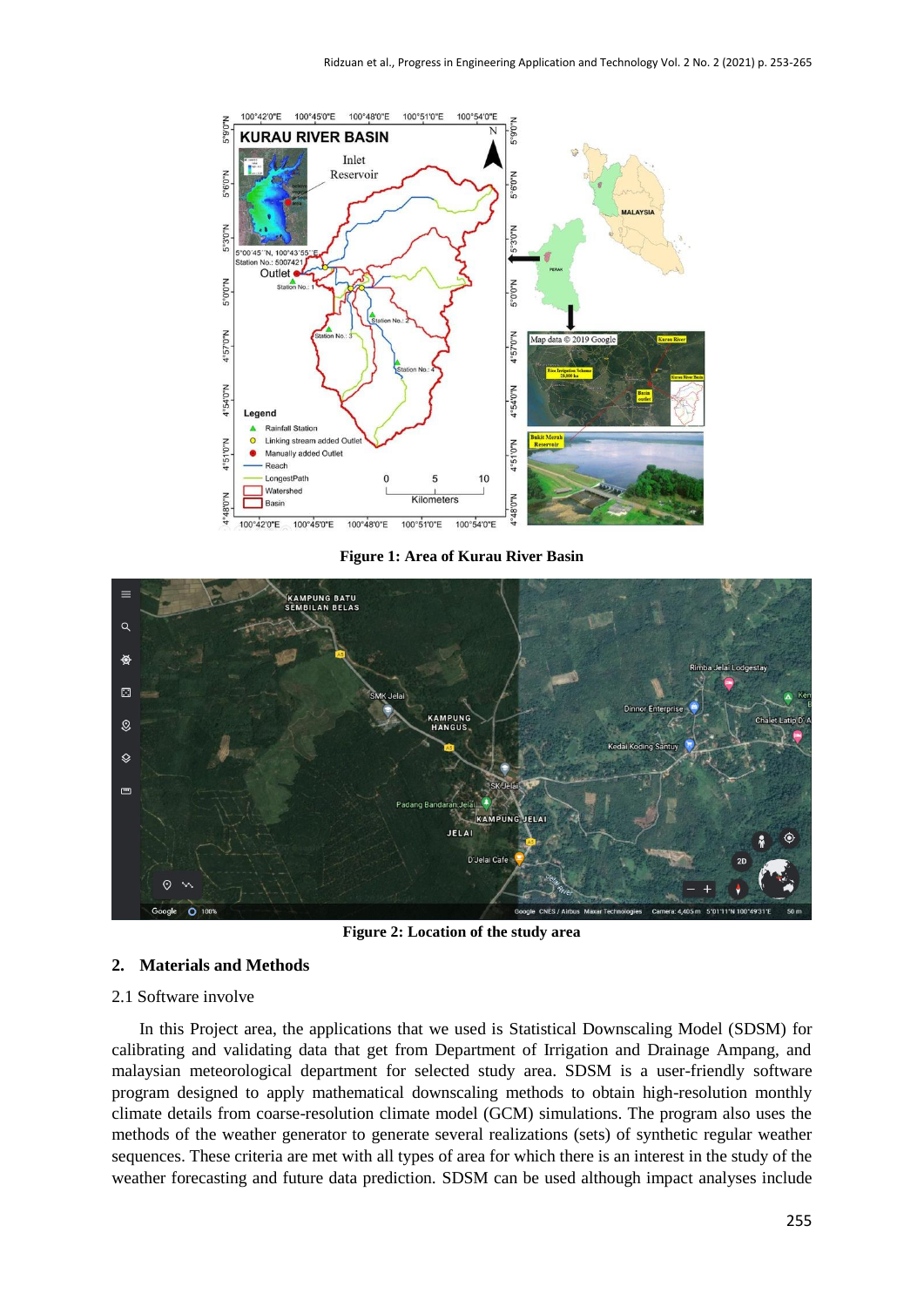small-scale climate scenarios, given quality observational data and regular GCM production for largescale climate variables are available. The production of this program would include site-specific daily scenarios for maximum and minimum temperatures, precipitation, humidity depending on the settings we set. SDSM also produces a variety of statistical factors, such as variances, extreme frequencies, spell lengths. The flow map is very helpful to illustrate the sequence of acts to complete the project as seen in Figure 3.

2.2 Methods



**Figure 3: The flowchart of the methodology of this project**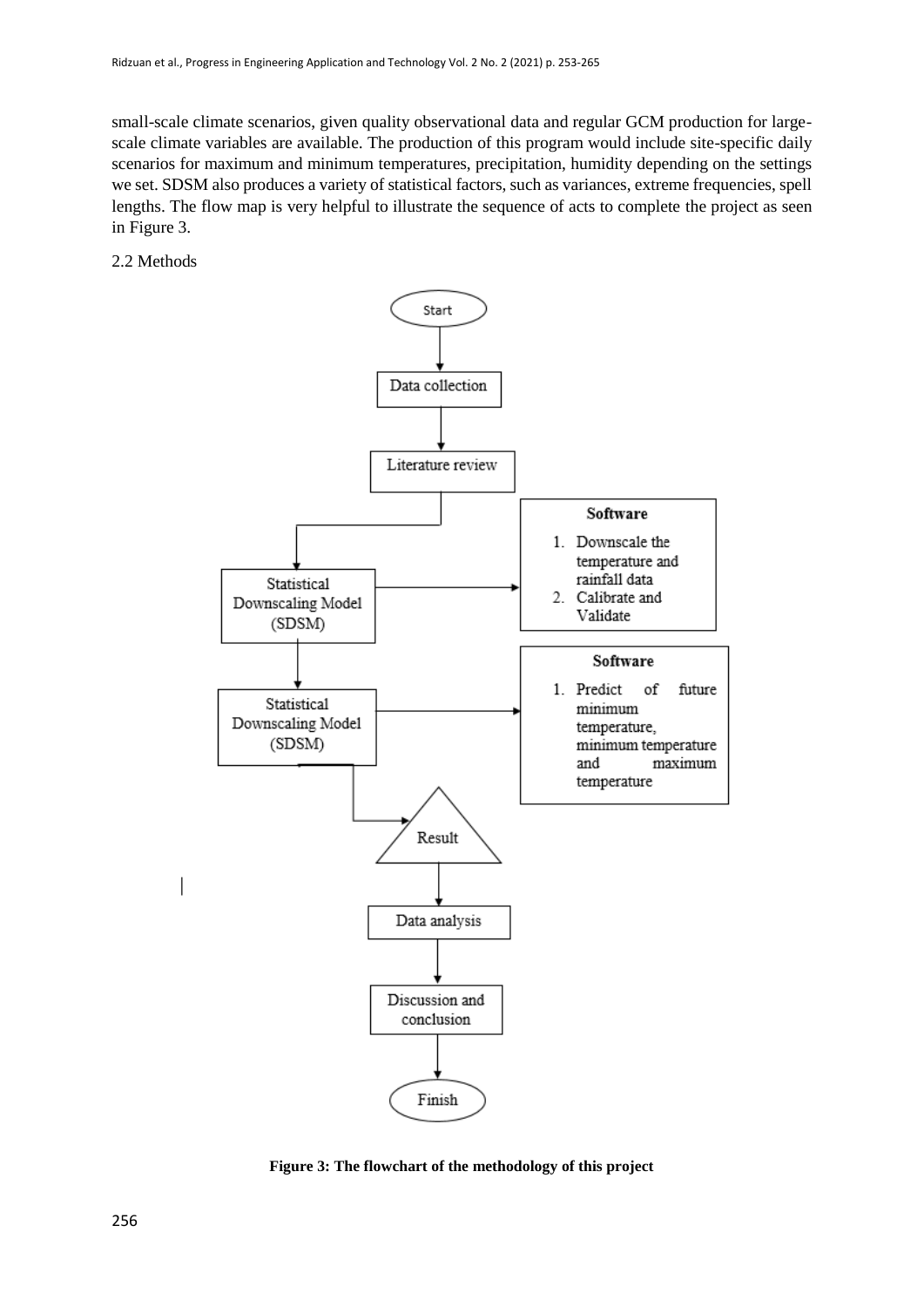#### 2.3 Methodology

In this analysis, the statistical downscaling model (SDSM) will be used to produce daily precipitation and temperature at the Bukit Merah reservoir as feedback for the hydrological model. SDSM is a combination of a stochastic weather generator and a multilinear regression that causes synoptic weather variables to use statistical relationships with local meteorological variables. In order to be more consistent with the observed time series variance, stochastic methods are used to falsely inflate the downgraded time series variance. Data from the Department of Drainage and Irrigation (DID) and the Malaysian Meteorological Department (MMD) will be used to forecast potential rainfall and temperature.

In order to start a statistical downscaling model, the data must first be turned into a quality control mechanism. The data will be checked to find the information of the data such as missed valued, minimum, maximum, mean, etc. This step would be the first to verify that the data is valid for use of this statistical downscaling model.

After completion of the first phase, the analysis will progress to the second process of screening the predictor variable. The key aim of the Screen Variables procedure is to assist the user in choosing appropriate downscaling predictor variables. This is one of the most difficult stages in the creation of any mathematical downscaling model, as the choice of predictors essentially determines the essence of the downscaling climate scenario. The decision-making mechanism is also affected by the fact that the predictive capacity of individual predictor variables varies both spatially and temporally. Screening Variables facilitates the study of seasonal differences in predictor capacity.

Then we proceed to the calibration operation model. The Calibrate Model operation is based on the User–specific forecast and a range of Predictor variables, which computes multiple regression equation parameters using an optimization algorithm (either dual simplex of ordinary least squares). The User determines the model structure: whether monthly, seasonal or annual sub-models are required, whether the method is unconditional or conditional. In unconditional models, a direct relation between predictors and predictors is assumed. In conditional simulations, there is an intermediary phase between regional force and local weather.

After finish with the calibration model, the next step is to verify the data in weather generator. The function of the Weather Generator produces sets of synthetic regular weather. Series of observed (or NCEP re-analysis) atmospheric indicator variables. This is the technique allows the verification of calibrated models (using independent data) and synthesis of artificial time series on real atmosphere conditions. The User selects a configured model and SDSM automatically attaches all the appropriate predictors to the model weights. The Applicant must also determine the time of the submission. Record to be synthesized as well as the number of ensemble members demanded. Synthetic time series are written to individual output files for later statistical analysis, graphing and/or simulation of impacts.

Afer that we proceed to the data analysis. SDSM provides a way of interrogating all downscaled and experienced situations. In both instances, the User must determine the sub-period, the output file name and the statistics picked. The ensemble member or mean must also be used for model performance It's mentioned. In exchange, the SDSM shows a suite of diagnostics, including monthly/ seasonal/ annual means, dispersion measures, serial correlation and extremes. Climatic data with summary figures and frequency analysis screens

SDSM 4.2 offers three methods for graphical analysis with the Frequency Analysis, Compare Outcomes and Time Series Analysis displays. The Frequency Analysis panel helps the user to plot the extreme value statistics of the selected data file (s). The analyzes shall contain Analytical, Gumbel, Stretched Distributions of Exponential and Generalized Extreme Value. The Compare Results screen helps the User to plot the monthly statistics provided by the Summary Statistics screen. Once the appropriate input file has been specified, either bar or line charts may be selected for display purposes.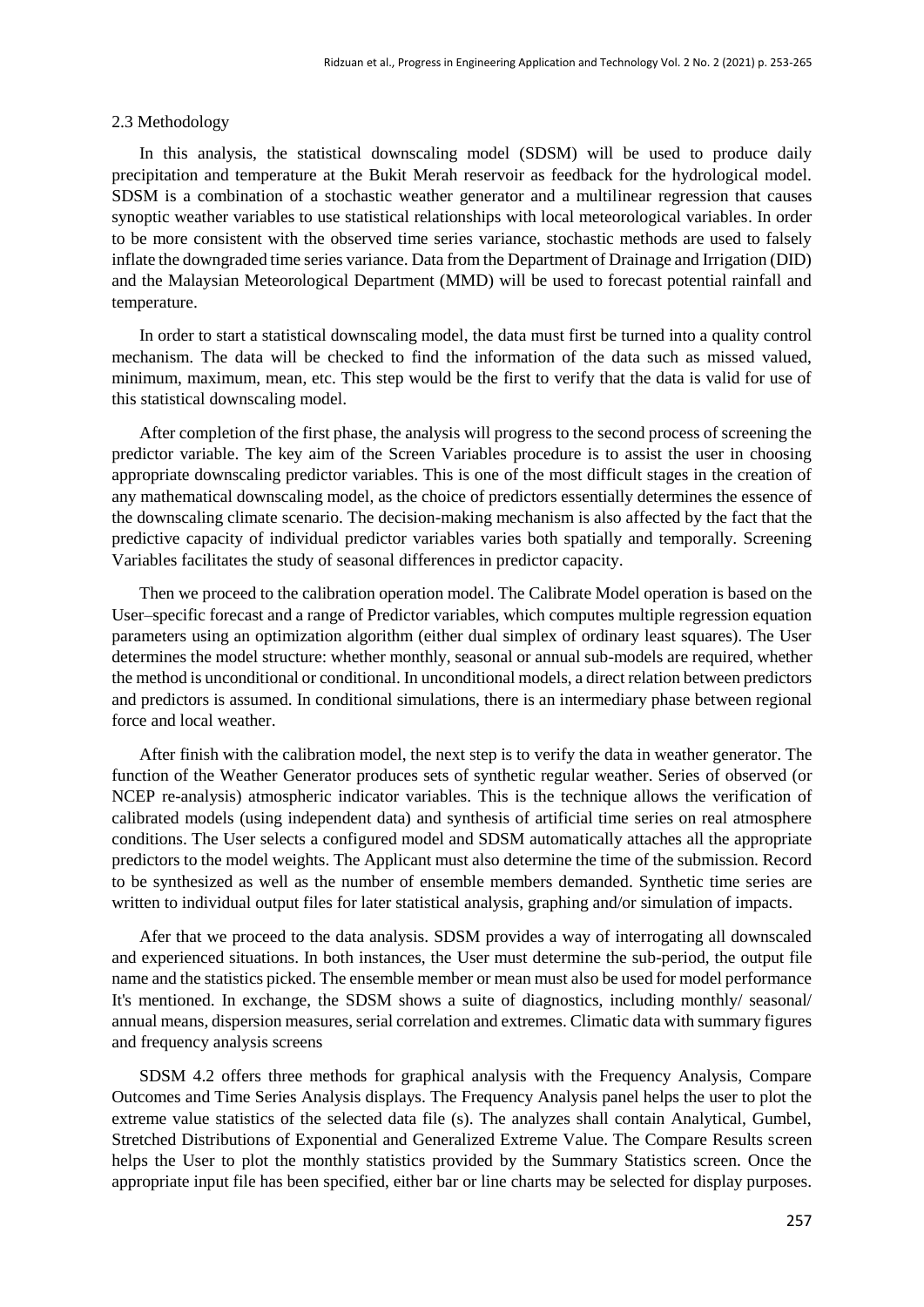Graphing Choices allows simultaneous analysis of two data sets and thus quick estimation of downscale versus observed or current versus future climate scenarios.

Finally, the Scenario Generator process generates synthesized regular sets of generators. Weather series focused on atmospheric predictor variables provided by the climate model (either for actual or future temperature experiments) rather than for the predictors found. This function is similar to the operation of the Weather Generator in all respects except that it might be appropriate to define a separate convention for model dates and the source directory for predictor variables. The input files for both the Weather Generator and the Scenario Generator options do not need to be the same length as those used to achieve model weights during the calibration process.

# **3. Results and Discussion**

Calibrate and Validate temperature

Comparison of the observed data with the modelled HadCM3-A2 findings Figures 4 and 5 are shown. The graphs indicate that the chosen predictors were well associated with the local prediction and provided very similar simulation results at the observed temperature. However, the calibrated minimum temperature is calculated to be significantly lower than the reported temperature during April to August with a difference between 0.04  $^{\circ}$ C to 0.46  $^{\circ}$ C. In the meantime, the calibrated maximum temperature and the validated maximum temperature created a similar pattern, whereby the simulated temperature was higher than the observed value for January to December.



**Figure 4: Result of calibration and validation (2010 to 2019) minimum temperature at Ibu Bekalan Jelai Station using SDSM model**



**Figure 5: Result of calibration and validation (2010 to 2019) maximum temperature at Ibu Bekalan Jelai Station using SDSM model**

Calibrate and validate rainfall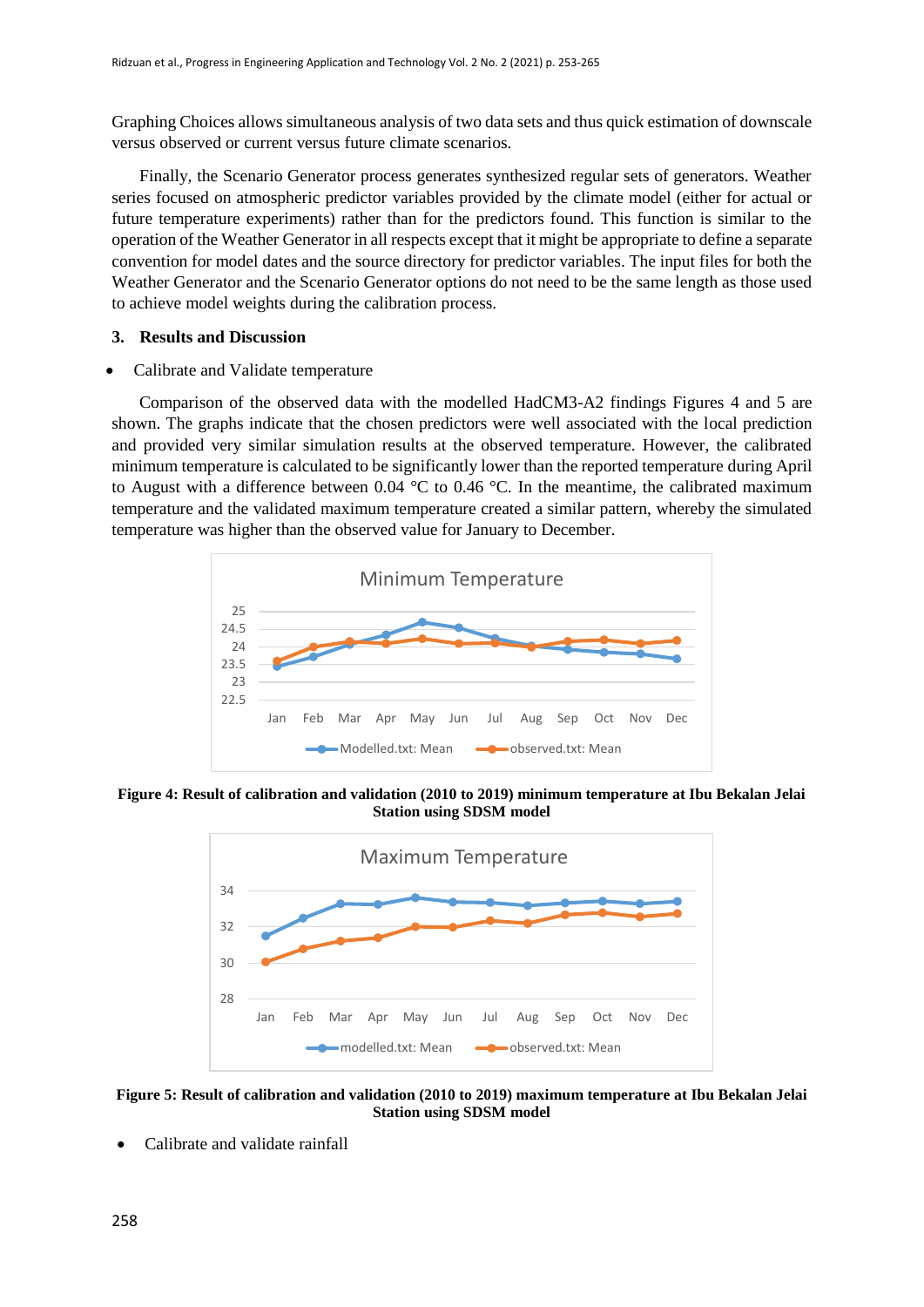Calibration and validation of rainfall using NCEP variables are seen in Figure 6 for Ibu Bekalan Jelai station in the sub basin of the Kurau River. The calibration took place and confirmed from 2010 to 2019. The chosen predictors was able to model connections with local stations. Figure 7 shows the result for calibrate and validate data on Ibu Bekalan Jelai station from 1961to 1990 which referring the previous research. As we can see, there are unstable result for modelled and observed in 2010 until 2019 but different with result in 1961 to 1990 which is more stable. One of the possibility that can be related is the predictor used is not suitable for the predictant.



**Figure 6: The calibrated and validated result of rainfall in (1961-1990) and (2010-2019)**



**Figure 7: The calibrated and validated result of rainfall in (1961-1990) and (2010-2019)**

# **Future Rainfall**

The generated rainfall during year 2020 to 2050 is depicted in Figures 8 and Table 1. The results present the average monthly temperature for every interval year period; 2025 – 2034 (2030s), 2035 –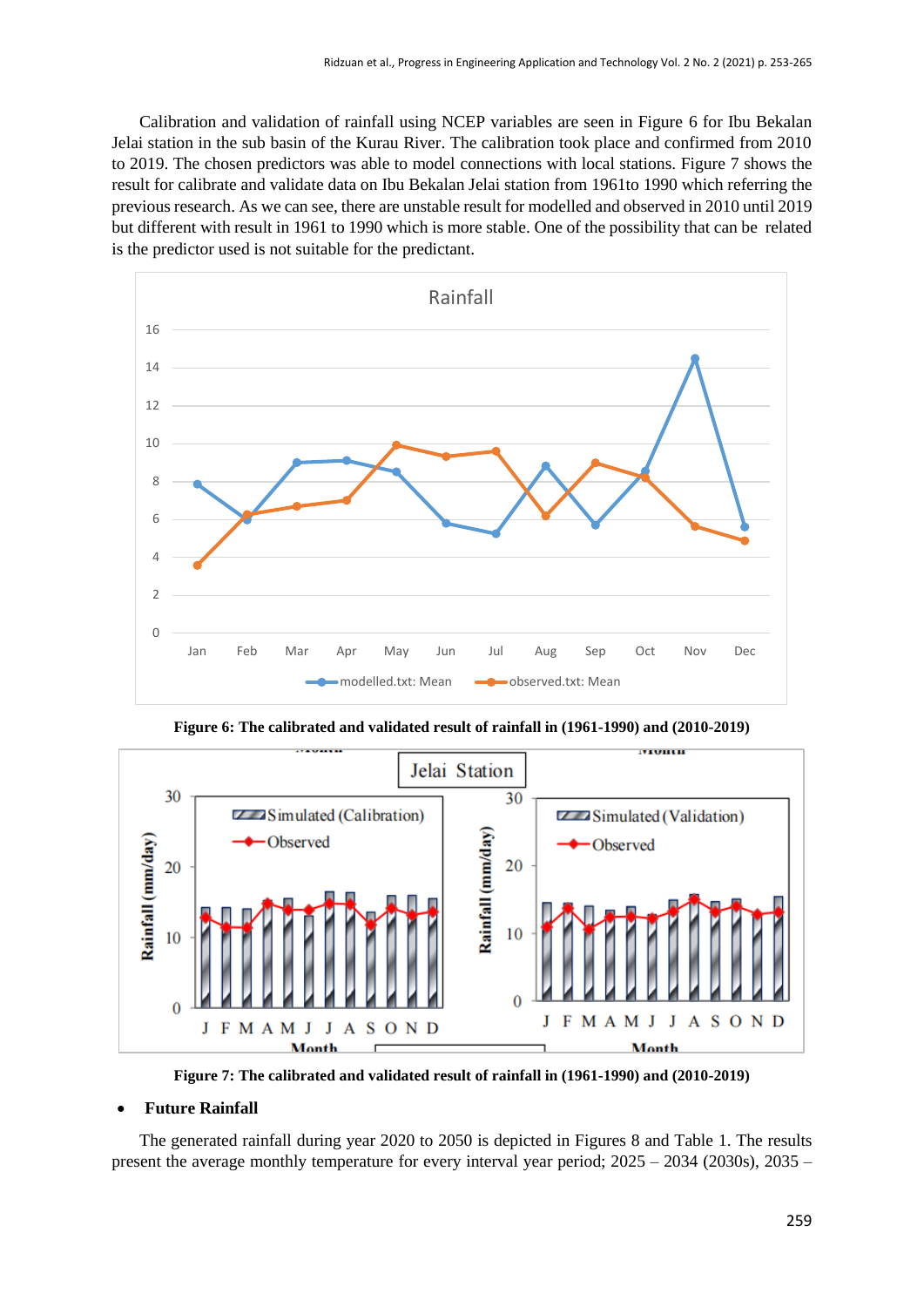2044 (2040s), and 2045 – 2055 (2050s). The rainfall is expected to rise at the end of century achieving 110 mm/day.

The projection of rainfall from period 2025-2034 shows a decreased 11.33 mm/day and then increased until the end of the year. The period 2035-2044 shows decrease 15.47 m/day and 2045-2054 shows a decrease of 18.0 mm/day. The increment of rainfall occurs in April.

The rainfall results show the increment on January until Mac in the readings. The results show that the average rainfall will continue to rise from April until December. A highest rainfall is predicted to occur in May, June, August, October and November that may be affected by the interchange of northeast monsoon to the south-west monsoon. Precaution is highly recommended even though the estimated rainfall in the future is not extremely high. It is because the rainfall raises may encourage the loss of volume of soil moisture and evapotranspiration rate especially at open surface, such as paddy fields. [4] stated that the projected value for future lack exact values because it occurs in the future, but these results can be compared with those from similar studies. These results were supported by the Malaysian Meteorological Department, Malaysia report, which revealed that the increment of the projected temperature in Peninsular Malaysia at the end of century using Statistical Downscaling Model.



**Figure 8: Future rainfall data for 2030, 2040, and 2050**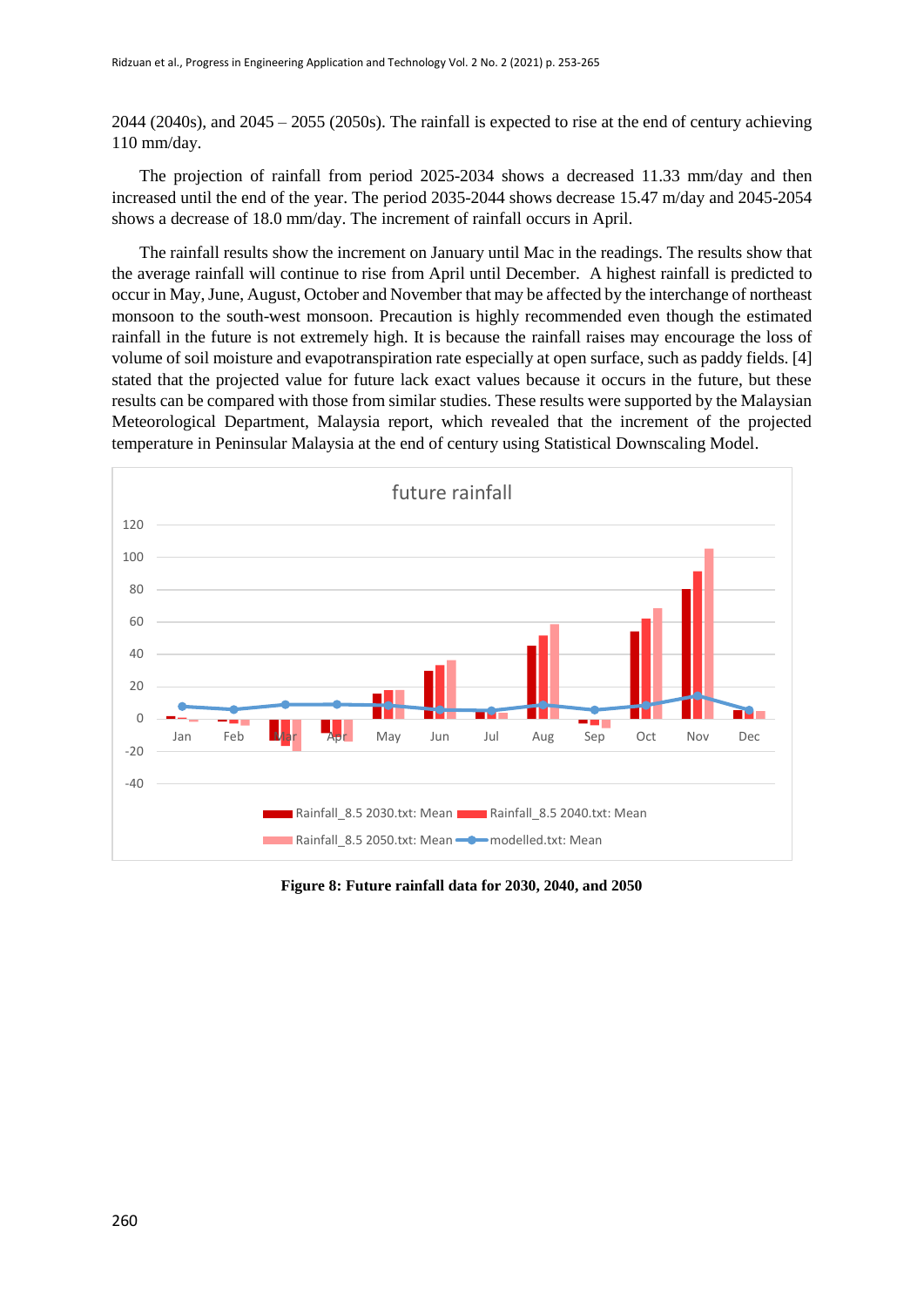|     | modelled.txt: | Rainfall_8.5 2030.txt: Rainfall_8.5 |                | Rainfall_8.5   |
|-----|---------------|-------------------------------------|----------------|----------------|
|     | Mean          | Mean                                | 2040.txt: Mean | 2050.txt: Mean |
| Jan | 7.86573       | 1.89097                             | 1.03342        | $-1.6762$      |
| Feb | 5.97545       | $-1.52763$                          | $-2.72331$     | $-3.85826$     |
| Mar | 9.00344       | $-13.2222$                          | $-16.4989$     | $-19.6717$     |
| Apr | 9.11502       | $-8.57461$                          | $-11.0464$     | $-13.8497$     |
| May | 8.51605       | 15.7335                             | 17.9413        | 18.0615        |
| Jun | 5.80094       | 29.8512                             | 33.3683        | 36.4836        |
| Jul | 5.24892       | 4.49354                             | 4.4071         | 3.85226        |
| Aug | 8.83406       | 45.4434                             | 51.7413        | 58.6478        |
| Sep | 5.70397       | $-2.71047$                          | $-3.76768$     | $-5.59623$     |
| Oct | 8.55674       | 54.2968                             | 62.2109        | 68.6047        |
| Nov | 14.5076       | 80.339                              | 91.3875        | 105.368        |
| Dec | 5.60978       | 5.46693                             | 5.11238        | 4.99306        |

**Table 1: Average future rainfall data for every month from 2020 until 2050**

# **Future Temperature**

Statistical Downscaling Model (SDSM) have produced certain types of data such as Maximum Temperature, Minimum Temperature, and rainfall. After calibrate and validate the data, the next step is predicting the rainfall data, minimum and maximum temperature fo 2030, 2040 and 2050. Different data result gives different types of graph pattern as shown in the figures below. The generated temperature in terms of minimum and maximum during year 2020 to 2050 is depicted in Figures 3.7 and 9 and Table 2 and 3. The results present the average monthly temperature for every interval year period; 2025 – 2034 (2030s), 2035 – 2044 (2040s), and 2045 – 2054 (2050s). The maximum temperature is expected to rise at the start of century achieving 34.6 °C. The minimum temperature is consistent below 26 °C with the average increment.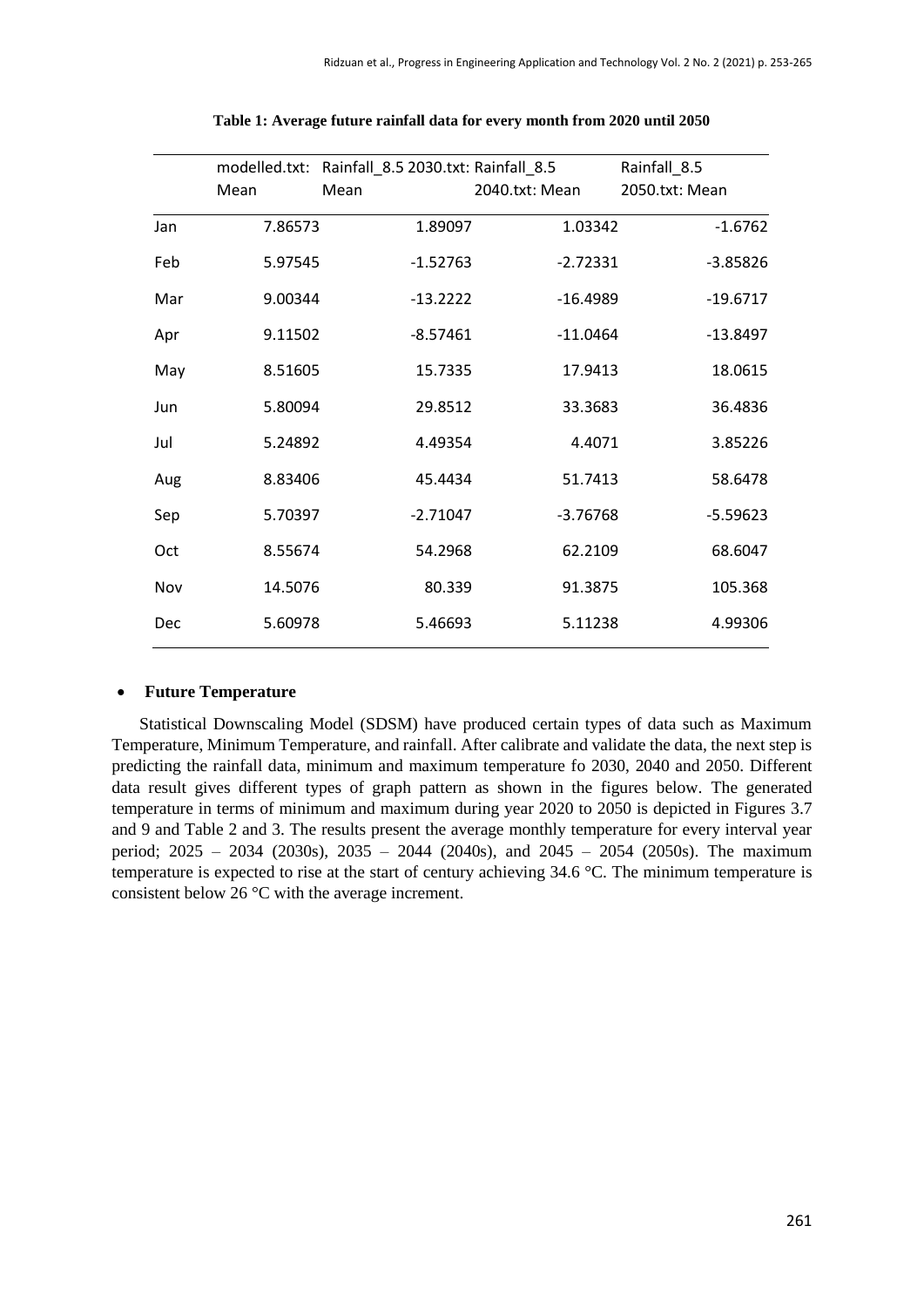



**Figure 9: Average future maximum temperature in 2030, 2040, and 2050**

**Figure 10: Average future minimum temperature in 2030, 2040, and 2050**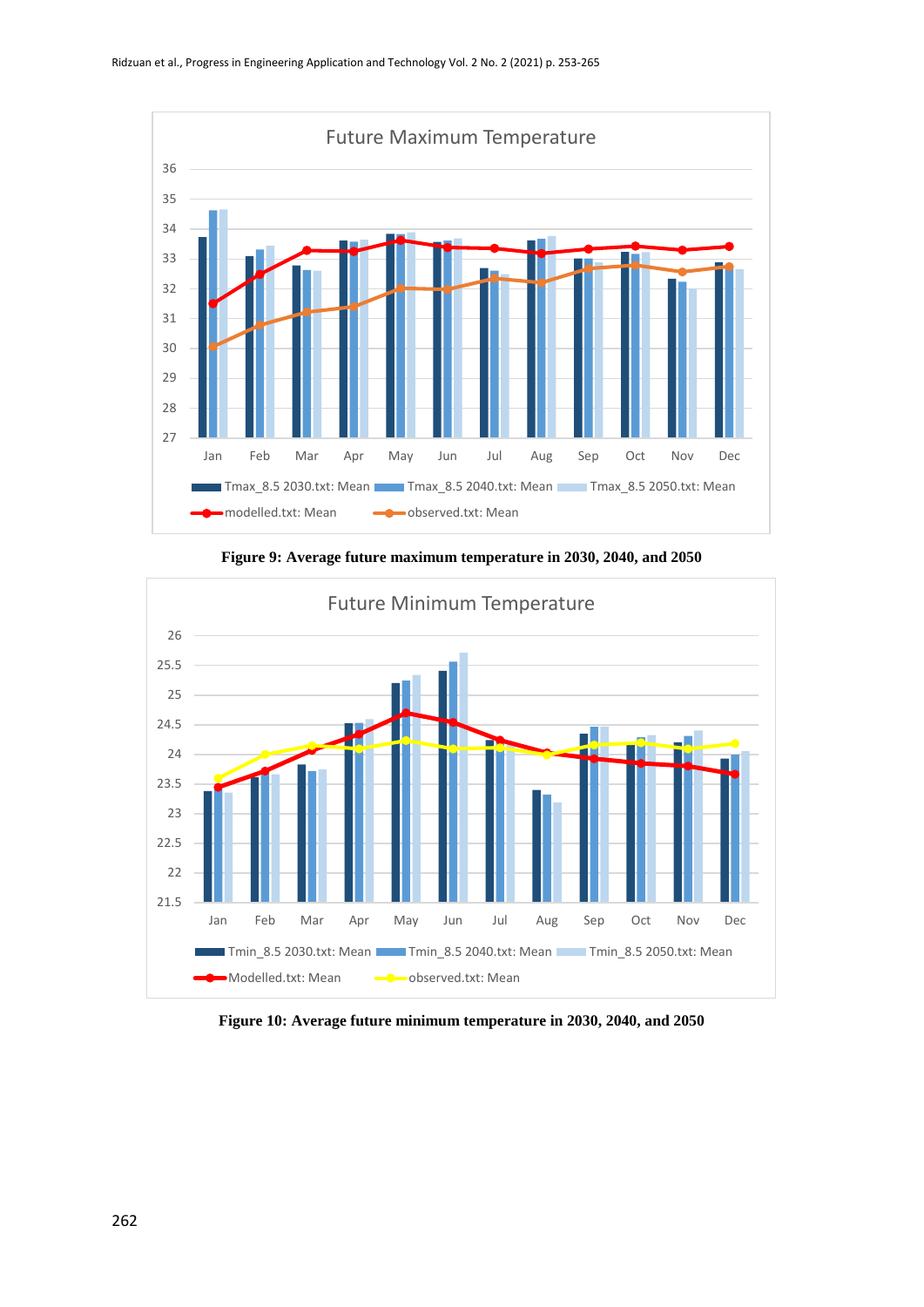|     | Tmax_8.5 2030.txt: | Tmax_8.5 2040.txt: | Tmax_8.5 2050.txt: |
|-----|--------------------|--------------------|--------------------|
|     | Mean               | Mean               | Mean               |
| Jan | 33.7336            | 34.6303            | 34.6608            |
| Feb | 33.0978            | 33.3185            | 33.4463            |
| Mar | 32.7804            | 32.6313            | 32.6114            |
| Apr | 33.6136            | 33.5819            | 33.643             |
| May | 33.8445            | 33.8366            | 33.8922            |
| Jun | 33.5694            | 33.6122            | 33.6846            |
| Jul | 32.6957            | 32.607             | 32.4875            |
| Aug | 33.6255            | 33.6737            | 33.7714            |
| Sep | 33.023             | 33.0232            | 32.8865            |
| Oct | 33.2387            | 33.1689            | 33.2344            |
| Nov | 32.3425            | 32.2363            | 32.0026            |
| Dec | 32.8843            | 32.7873            | 32.6613            |

|  | Table 2: Future Maximum rainfall data monthly in 2030,2040 and 2050 |  |  |  |  |
|--|---------------------------------------------------------------------|--|--|--|--|
|  |                                                                     |  |  |  |  |

**Table 3: Future minimum rainfall data monthly in 2030,2040 and 2050**

|     | Tmin_8.5 2030.txt: Tmin_8.5 2040.txt:<br>Mean | Mean    | Tmin_8.5 2050.txt:<br>Mean |
|-----|-----------------------------------------------|---------|----------------------------|
| Jan | 23.3846                                       | 23.4079 | 23.3572                    |
| Feb | 23.6166                                       | 23.6965 | 23.667                     |
| Mar | 23.8316                                       | 23.7212 | 23.7452                    |
| Apr | 24.5255                                       | 24.5336 | 24.5954                    |
| May | 25.2024                                       | 25.2471 | 25.3416                    |
| Jun | 25.4108                                       | 25.5651 | 25.7136                    |
| Jul | 24.2413                                       | 24.2466 | 24.2072                    |
| Aug | 23.3986                                       | 23.3241 | 23.1937                    |
| Sep | 24.3478                                       | 24.4649 | 24.4724                    |
| Oct | 24.2061                                       | 24.2894 | 24.3252                    |
| Nov | 24.204                                        | 24.3104 | 24.406                     |
| Dec | 23.9319                                       | 23.9956 | 24.054                     |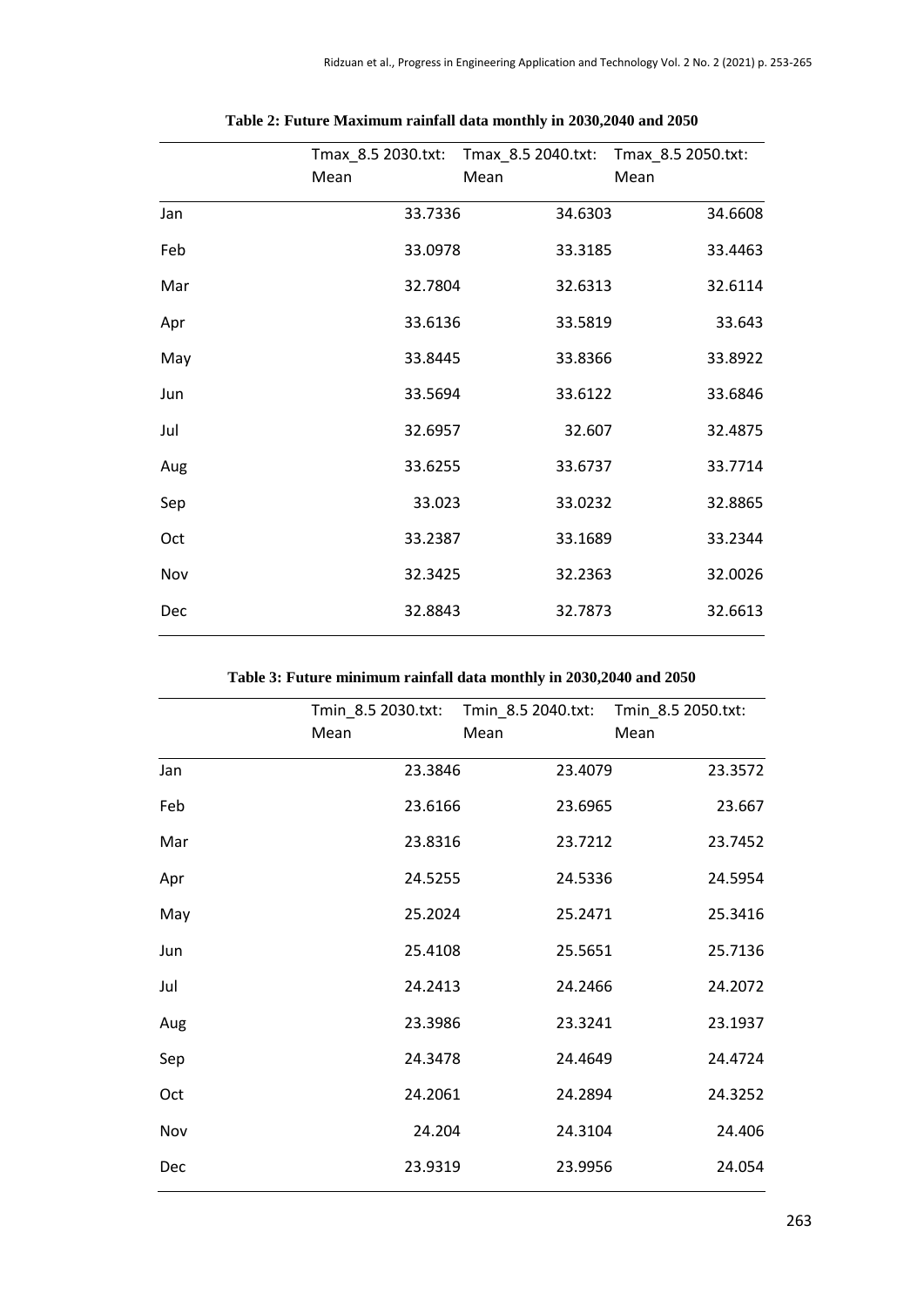#### **4. Conclusion**

The effect of reduced rainfall did not represent any systemic trend in both time horizon spans in the future. The amount of rainfall indicates a diminishing pattern at the beginning of the year (January to March) and a growing trend towards the end of the year (April to November) from the current climate cycle. The growing trend persists throughout the transition season (March to April). While there is no well-defined pattern seen during the SW monsoon season (May to September), there is a general indicator that rainfall will increase in certain future time horizons in most of the months from the current period.

The SDSM model can generate a strong compromise between the simulated models and historical values during the calibration and evaluation process. Especially on rainfall, At the temperature however, a good bias adjustment should be made to ensure that the pattern is comparable to the data found.

#### **Acknowledgement**

The authors would like to express their heartfelt gratitude to the Ministry of Higher Education and to Universiti Tun Hussein Onn Malaysia for funding this study under the Research and Innovation Fund. Many gratitude to all participants of the research for their tremendous effort and collaboration.

# **References**

- [1] Alam, M. M., Siwar, C., Talib, B., Mokhtar, M., & Toriman, M. E. bin. (2016). *Climate Change Adaptation Policy in Malaysia: Issues for Agricultural Sector*.
- [2] Aini, M. S., & Fakhru'l-Razi, A. (2015). Water crisis management: Satisfaction level, effect and coping of the consumers. *Water Resources Management*, *15*(1), 31–39. https://doi.org/10.1023/A:1012256903509
- [3] Aizam, N., & Atkinson, P. M. (2011). *Exploring the impact of climate and land use changes on streamflow trends in a monsoon catchment*. *831*(March 2010), 815–831. https://doi.org/10.1002/joc.2112
- [4] Ma, H., Yang, D., Keat, S., Gao, B., & Hu, Q. (2010). Impact of climate variability and human activity on streamflow decrease in the Miyun Reservoir catchment. *Journal of Hydrology*, *389*(3–4), 317–324. https://doi.org/10.1016/j.jhydrol.2010.06.010
- [5] Abdullah, M. F., Mat Amin, M. Z., Mohamad, M. F., Mohamad Ideris, M., Zainol, Z., & Yussof, N. Y. (2018). *N-HyDAA - Big Data Analytics for Malaysia Climate Change Knowledge Management*. *3*(Cc), 10–11. https://doi.org/10.29007/5b3v
- [6] Acuña, V., Datry, T., Marshall, J., Barceló, D., Dahm, C. N., Ginebreda, A., … Palmer, M. A. (2014). Why should we care about temporary waterways? *Science*, *343*(6175), 1080– 1081. https://doi.org/10.1126/science.1246666
- [7] Aini, M. S., & Fakhru'l-Razi, A. (2015). Water crisis management: Satisfaction level, effect and coping of the consumers. *Water Resources Management*, *15*(1), 31–39. https://doi.org/10.1023/A:1012256903509
- [8] Aizam, N., & Atkinson, P. M. (2011). *Exploring the impact of climate and land use changes on streamflow trends in a monsoon catchment*. *831*(March 2010), 815–831. https://doi.org/10.1002/joc.2112
- [9] Alam, M. M., Siwar, C., bin Toriman, M. E., Molla, R. I., & Talib, B. (2012). Climate change induced adaptation by paddy farmers in Malaysia. *Mitigation and Adaptation Strategies for Global Change*, *17*(2), 173–186.<https://doi.org/10.1007/s11027-011-> 9319-5